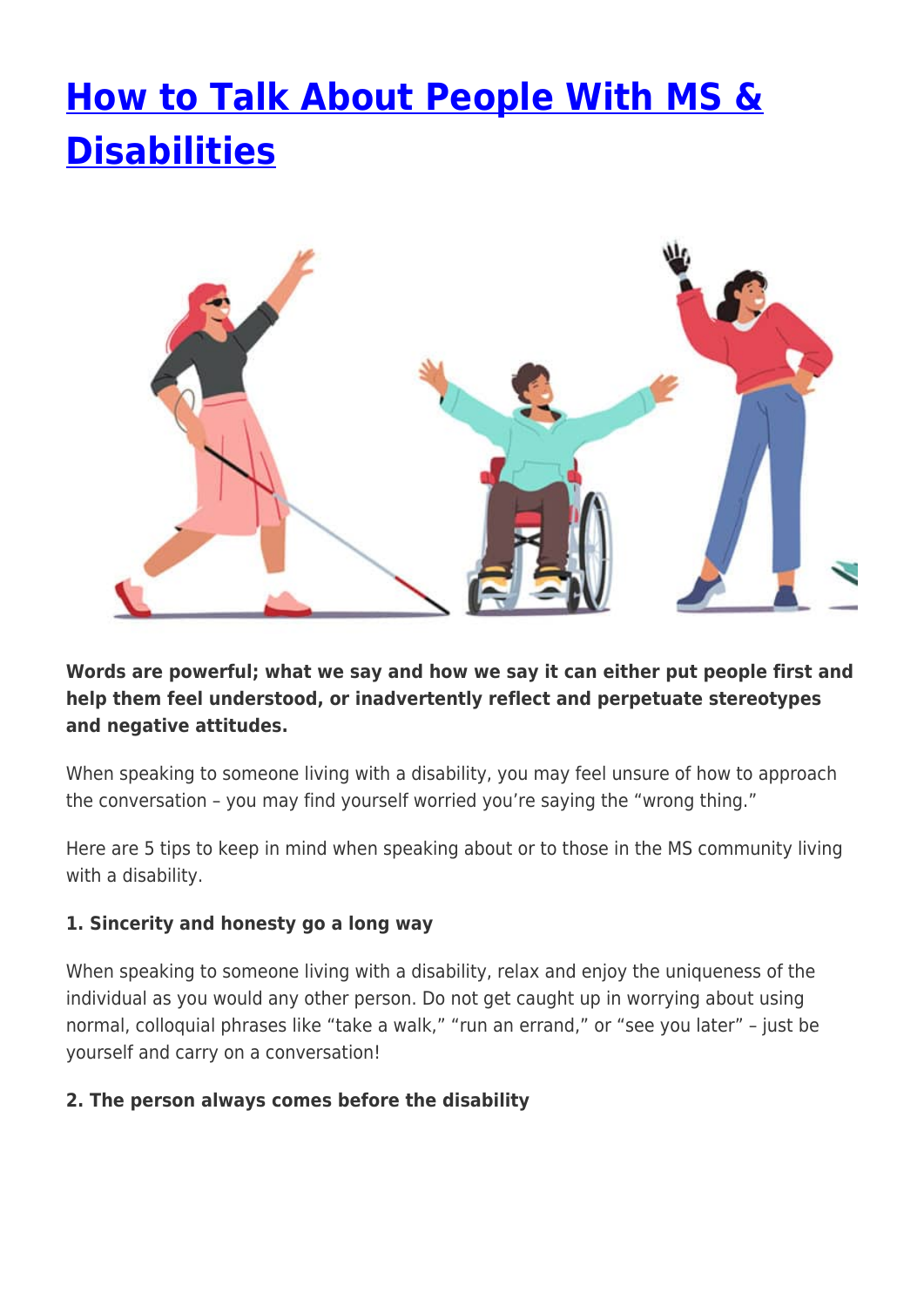

## **3. Use language that challenges discrimination and stereotypes**

Some common phrases reinforce prejudices and assumptions about those living with disabilities.

Below are some common stereotypes to avoid:

- People living with disabilities are "courageous"
- People's lives are ruined by disease or disability
- Disability or MS dominates a person's life
- Disease or disability was caused by something the person did or did not do

Remember that disability, handicap and being sick are not synonymous. In line with tip number 2, focus and see someone for their character and what they say, not their disability and pre-judgements you may have about disability.